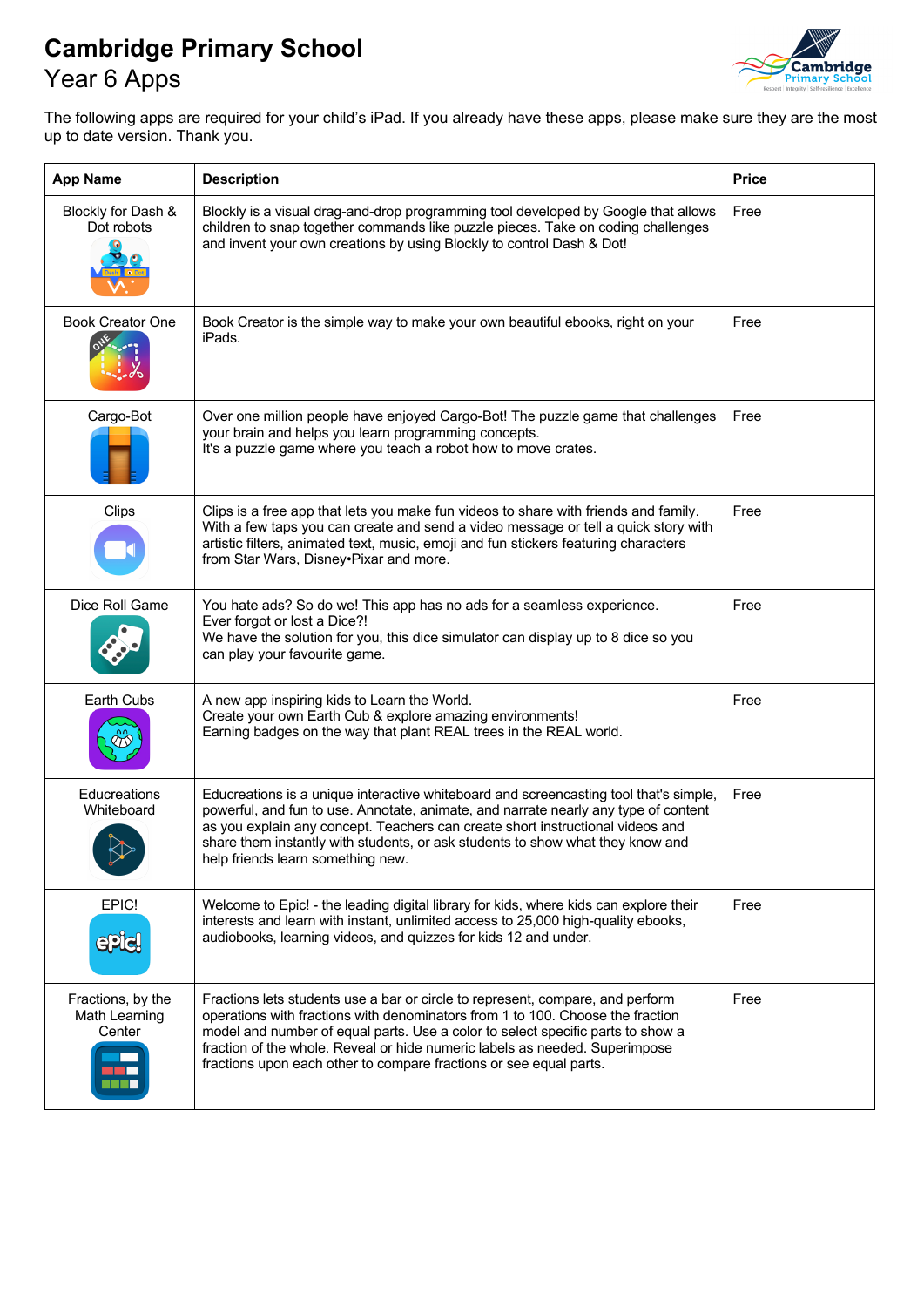#### Year 6 Apps



| Garageband         | GarageBand turns your iPad and iPhone into a collection of Touch Instruments and<br>a full-featured recording studio - so you can make music anywhere you go. And<br>with Live Loops, it makes it easy for anyone to have fun creating music like a DJ.<br>Use Multi-Touch gestures to play keyboards, guitars and create beats that make<br>you sound like a pro - even if you've never played a note before. Plug in a guitar or<br>bass and play through classic amps and stompbox effects. Use a Touch Instrument,<br>microphone or a guitar and instantly record a performance with support for up to 32<br>tracks. Use the Sound Library to download additional free instruments, loops and<br>sound packs. | Free |
|--------------------|-------------------------------------------------------------------------------------------------------------------------------------------------------------------------------------------------------------------------------------------------------------------------------------------------------------------------------------------------------------------------------------------------------------------------------------------------------------------------------------------------------------------------------------------------------------------------------------------------------------------------------------------------------------------------------------------------------------------|------|
| Google Classroom   | Classroom is a free service for schools, non-profit organisations and anyone with a<br>personal Google account. Classroom makes it easy for learners and instructors to<br>connect – inside and outside of schools. Classroom saves time and paper, and<br>makes it easy to create classes, distribute assignments, communicate and stay<br>organised.                                                                                                                                                                                                                                                                                                                                                            | Free |
| Google Docs        | Create, edit, and collaborate on the go with the Google Docs app.                                                                                                                                                                                                                                                                                                                                                                                                                                                                                                                                                                                                                                                 | Free |
| Google Drive       | Get started with Google Drive for free and have all your files within reach from any<br>smartphone, tablet, or computer. All your files in Drive - like your videos, photos,<br>and documents - are backed up safely so you can't lose them. Easily invite others<br>to view, edit, or leave comments on any of your files or folders.                                                                                                                                                                                                                                                                                                                                                                            | Free |
| Google Earth       | Explore the whole world from above with satellite imagery, 3D terrain of the entire<br>globe and 3D buildings in hundreds of cities around the world.<br>Zoom to your house or anywhere else then dive in for a 360° perspective with Street<br>View. See the world from a new point of view with Voyager, a collection of guided<br>tours from BBC Earth, NASA, National Geographic and more. And now, visualise<br>the immersive maps and stories you've created with Google Earth on web on your<br>mobile device.                                                                                                                                                                                             | Free |
| Google Sheets<br>囯 | Create, edit, and collaborate with others on spreadsheets from your iPod, iPhone, or<br>iPad with the free Google Sheets app.                                                                                                                                                                                                                                                                                                                                                                                                                                                                                                                                                                                     | Free |
| Google Slides      | Create, edit, and collaborate with others on presentations from your iPod, iPhone, or<br>iPad with the free Google Slides app.                                                                                                                                                                                                                                                                                                                                                                                                                                                                                                                                                                                    | Free |
| Hopscotch          | Learn to code and make your own games with Hopscotch.                                                                                                                                                                                                                                                                                                                                                                                                                                                                                                                                                                                                                                                             | Free |
| iMotion            | iMotion is an intuitive and powerful time-lapse and stop-motion app for iOS.<br>Time-lapse is a cinematography technique which accelerates movement. It can be<br>used to photograph cloudscapes, plants growing, crowds, etc.                                                                                                                                                                                                                                                                                                                                                                                                                                                                                    | Free |
| iMovie             | With a streamlined design and intuitive Multi-touch gestures, iMovie lets you enjoy<br>your videos and tell stories like never before.                                                                                                                                                                                                                                                                                                                                                                                                                                                                                                                                                                            | Free |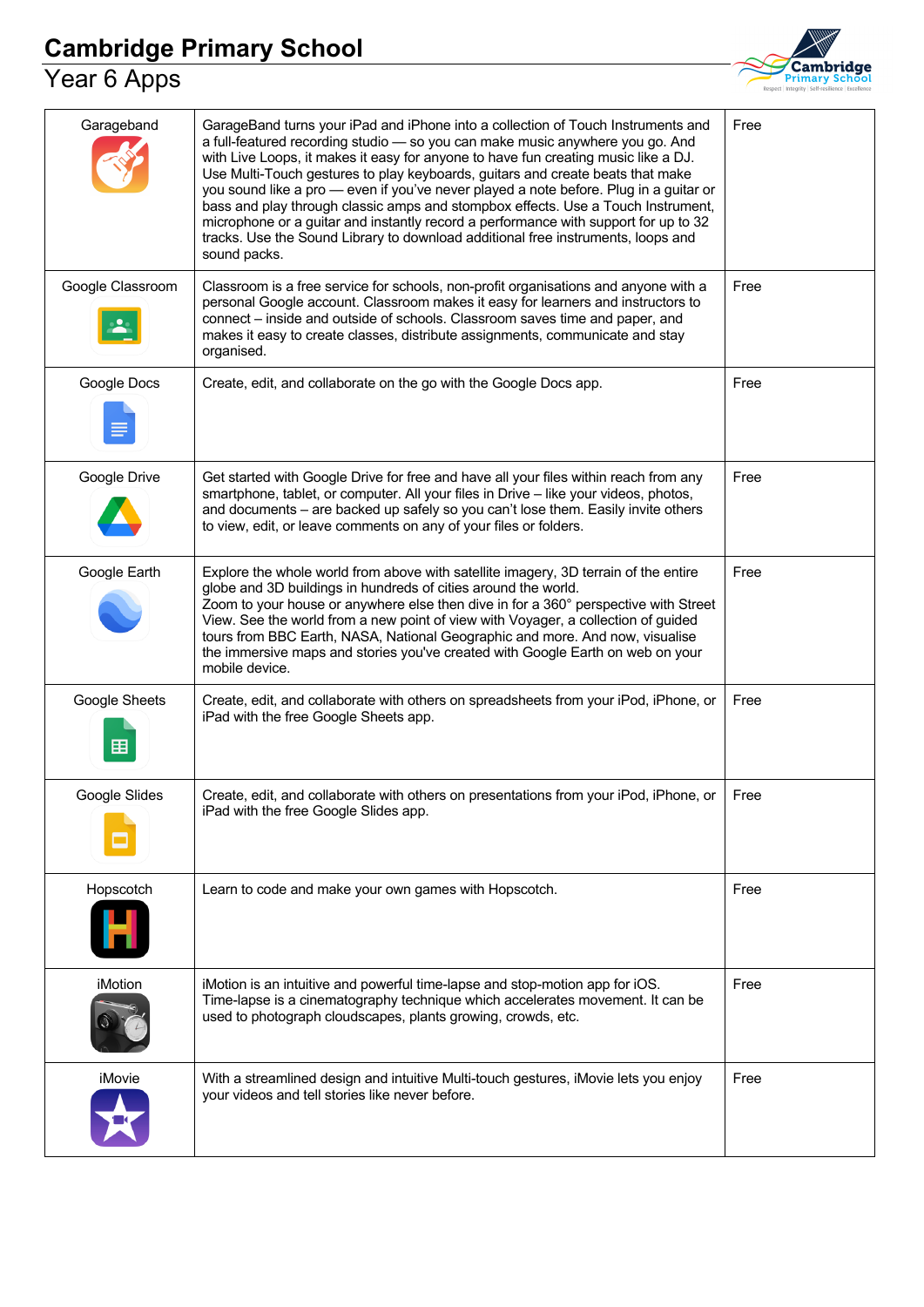#### Year 6 Apps



| Kahoot!                                         | Create your own quizzes in seconds, play anywhere, anytime, on your own or with<br>friends, have fun and LEARN! Kahoot! unleashes the magic of learning for students,<br>teachers, office superheroes, trivia fans and lifelong learners.                                                                                                                                                                                                                                                                | Free |
|-------------------------------------------------|----------------------------------------------------------------------------------------------------------------------------------------------------------------------------------------------------------------------------------------------------------------------------------------------------------------------------------------------------------------------------------------------------------------------------------------------------------------------------------------------------------|------|
| Keynote                                         | Keynote is the most powerful presentation app ever designed for a mobile device.<br>Built from the ground up for iPad, iPhone, and iPod touch, it makes creating a<br>world-class presentation - complete with animated charts and transitions - as<br>simple as touching and tapping.                                                                                                                                                                                                                   | Free |
| Math Clock,<br>by MLC                           | Math Clock helps students become fluent working with time. Learners use analog<br>clocks with geared or free-moving hands to learn how to tell time, explore jumps with<br>count by numbers, and visualize story problems involving intervals of time. By<br>placing and shading fraction overlays, students use the clock to contextualize<br>fractions with frequently used denominators.                                                                                                              | Free |
| Mathigon                                        | Mathigon makes learning more interactive and engaging than ever before - using<br>interactive courses, virtual manipulatives, games, puzzles and more!<br>Highly interactive content allows students to actively "explore and discover". Rather<br>than watching a video and memorizing procedures, students learn problem-solving,<br>creativity and curiosity. Mathigon can seamlessly adapt to different abilities, and a<br>virtual personal tutor provides tailored help and feedback in real-time. | Free |
| <b>Mathletics Students</b><br><b>Mathletics</b> | The Mathletics app is a student's best companion tool for Mathletics - the world's<br>leading online mathematics program.<br>We've designed the app to give students the freedom to learn on the go. Students<br>can complete curriculum activities in online or offline mode and track their own<br>progress and improvement.                                                                                                                                                                           | Free |
| Minecraft: Education<br>Edition                 | Minecraft: Education Edition is a game-based learning platform that promotes<br>creativity, collaboration and problem-solving in an immersive digital environment.<br>Educators around the world use Minecraft: Education Edition to engage<br>students across subjects and bring abstract concepts to life.                                                                                                                                                                                             | Free |
| Number Line, by<br>MLC                          | Number Line helps students visualize number sequences and demonstrate<br>strategies for counting, comparing, adding, subtracting, multiplying, and dividing.<br>Choose number lines labelled with whole numbers, fractions, decimals, or negative<br>numbers. Or use a blank number line, with or without tick marks.                                                                                                                                                                                    | Free |
| Number Pieces,<br>by MLC                        | Number Pieces helps students develop a deeper understanding of place value while<br>building their computation skills with multi-digit numbers. Students use the number<br>pieces to represent multi-digit numbers, regroup, add, subtract, multiply, and divide.                                                                                                                                                                                                                                        | Free |
| <b>Numbers</b>                                  | Numbers is the most innovative spreadsheet app ever designed for a mobile<br>device. Created exclusively for iPad, iPhone, and iPod touch, Numbers includes<br>support for Multi-Touch gestures and Smart Zoom so you can create powerful<br>spreadsheets using just your fingers.                                                                                                                                                                                                                       | Free |
| Pages                                           | Pages is the most beautiful word processor you've ever seen on a mobile device.<br>Start with an Apple-designed template to instantly create gorgeous reports, digital<br>books, resumes, posters and more. Or use a blank document and create your own<br>design. Easily add images, movies, audio, graphs and shapes. You can even draw<br>and annotate using Apple Pencil on supported devices, or with your finger. Pages<br>has been designed exclusively for the iPad, iPhone and iPod touch.      | Free |